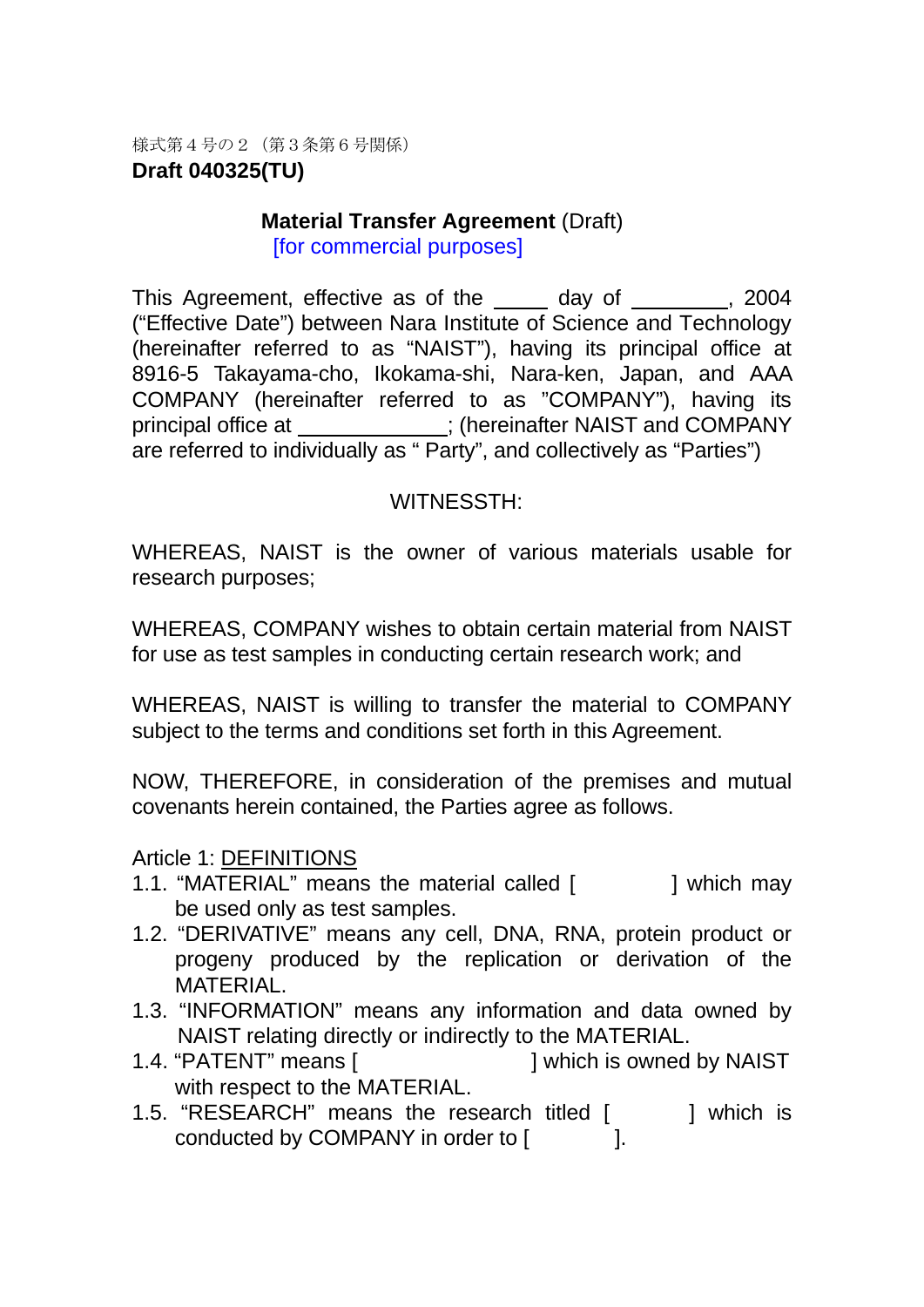- 1.6. "RESULT" means any result of the RESEARCH, including without limitation, any invention, discovery, device, creation, data and information generated, made or obtained in the RESEARCH.
- 1.7. "IP" means any intellectual property right.

## Article 2: **TRANSFER OF MATERIAL**

Subject to the terms and conditions herein contained, NAIST shall transfer [INSERT QUANTITY] of the MATERIAL to COMPANY by courier within forty-five (45) days after the Effective Date.

## Article 3: **PRICE AND PAYMENT**

- 3.1. The transfer price of the MATERIAL (including the transportation charges) shall be [ Japanese yen  $(\yen \)$  per  $\Box$ .
- 3.2. Within twenty (20) days from the date of COMPANY's receipt of the MATERIAL, COMPANY shall pay the transfer price to NAIST by telegraphic transfer to the bank account to be designated by NAIST.

# Article 4: **PRODCUTION OF DERIVATIVE**

- 4.1.COMPANY may produce at its own costs and expenses any DERIVATIVE that is needed by COMPANY for the RESEARH. Promptly after the production, COMPANY shall provide NAIST with the name of the DERIVATIVE and other information to be requested by NAIST relating to the DERIVATIVE.
- 4.2. Upon NAIST's request, COMPANY shall supply to NAIST an available quantity of the DERIVATIVE produced by COMPANY under the supply price and other conditions to be mutually agreed in consideration of the ownership of the rights to the DERIVATIVE determined pursuant to Section 9.1.

## Article 5: DISCLOSURE OF INFORMATION

NAIST shall disclose to COMPANY such INFORMATION as NAIST considers necessary or useful for and in connection with the use of the MATERIAL and the DERIVATIVE or the conduct of the RESEARCH. Further, NAIST shall disclose such additional INFORMATION as may be reasonably requested by COMPANY and available to NAIST for disclosure for and in connection with the use of the MATERIAL and the DERIVATIVE or the conduct of the RESEARCH. In any event, NAIST may decide, at its sole discretion,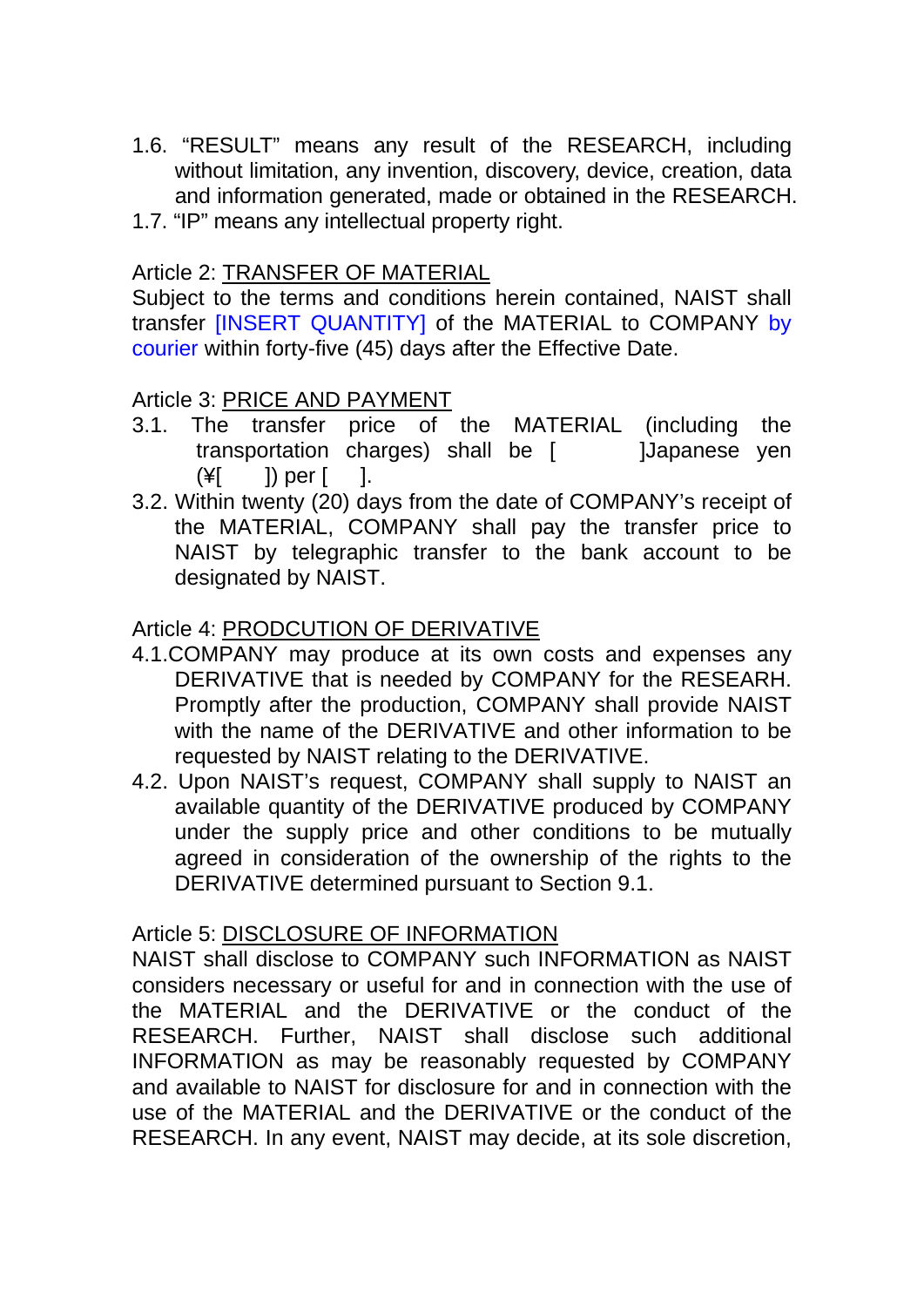the contents and scope of the disclosure of the INFORMATION.

# Article 6: PURPOSE OF USE

- 6.1. COMPANY shall use the MATERIAL, the DERIVATIVE (if produced) and the INFORMATION for the sole purpose of conducting the RESEARCH and shall not use the MATERIAL, the DERIVATIVE and the INFORMATION for any other purpose. The Research shall be conducted at COMPANY's own responsibility and costs and expenses.
- 6.2. COMPANY shall limit the access to the INFORMATION, the MATERIAL and the DERIVATIVE to COMPANY's officers and employees who need to have such access for carrying out the RESEARCH.
- 6.3. COMPANY shall use, treat, keep and manage the MATERIAL and the DERIVATIVE with utmost care, taking it into consideration that the MATERIAL and the DERIVATIVE are "genes" (or "chemical substances), and shall conduct the RESEARCH with appropriate cautions and prudence.
- 6.4. COMPANY shall not use the MATERIAL and the DERIVATIVE in humans.

Article 7: PROHIBITION OF ASSIGNMENT AND LENDING COMPANY shall not transfer, assign or lend the MATERIAL, the DERIVATIVE and the INFORMTION to any third party.

## Article 8: REPORTS ON RESEARH AND RESULT

- 8.1. COMPANY shall submit to NAIST a quarterly report on the progress of the RESEARCH, and shall keep NAIST promptly reported if and whenever there is any significant development in the RESEARCH, any finding of abnormality, any other noticeable matter related to or in the course of the RESEARCH.
- 8.2. Within twenty (20) days after the completion or discontinuation of the RESEARCH, COMPANY shall submit to NAIST a final report on the results of the RESEARCH and shall deliver a copy of all the RESULT to NAIST.

## Article 9: OWNERSHIP OF DERIVATIVE, RESULT AND IP

- 9.1. All the rights to the DERIVATIVE produced pursuant to Section 4.1 shall be owned:
	- (1) jointly by NAIST and COMPANY in the case that the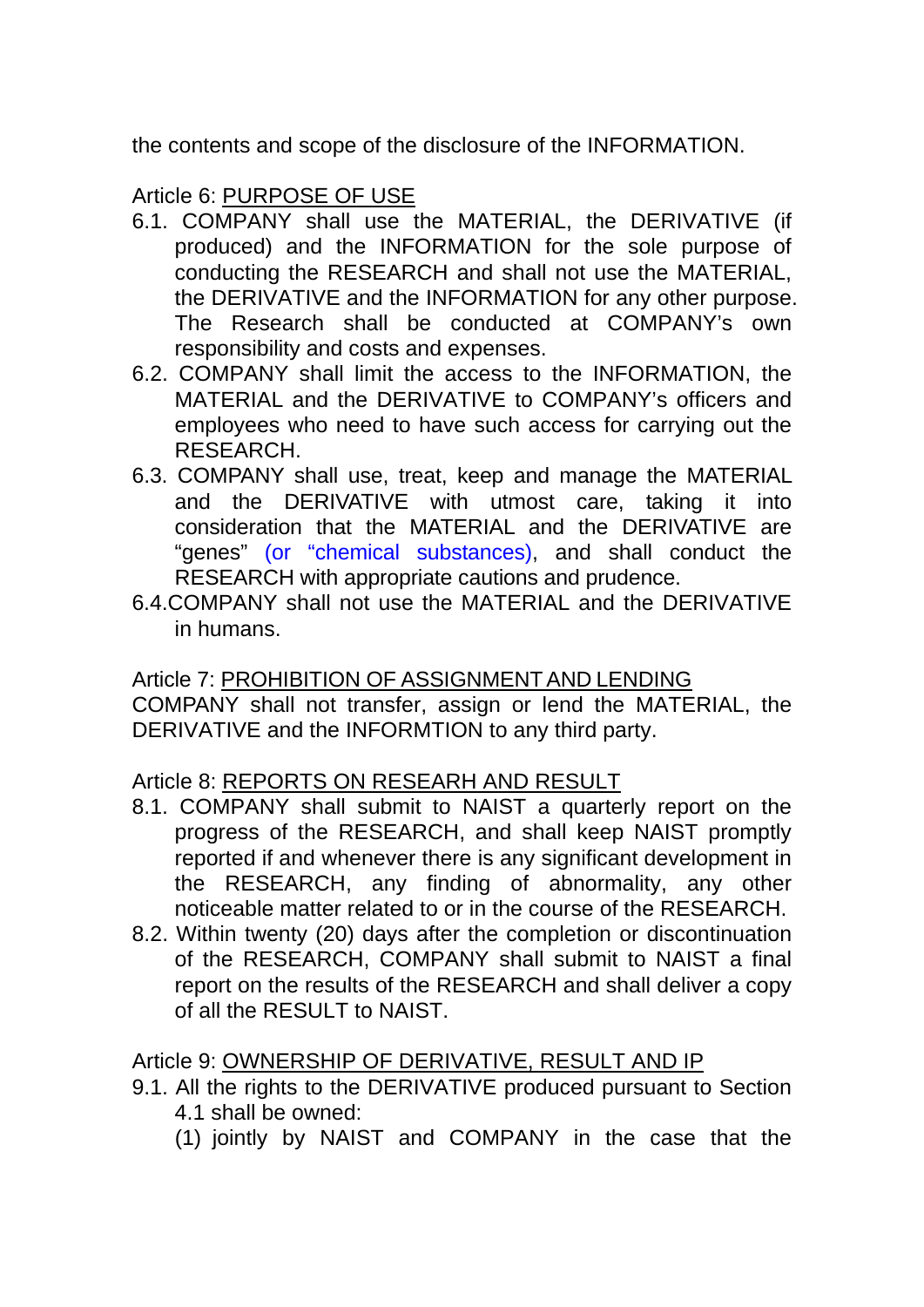DERIVATIVE has been produced by combining the MATERIAL with another material owned by COMPANY or by using COMPANY's own proprietary technology, and the share of the ownership for such DERIVATIVE shall be fairly and reasonably agreed upon by the Parties in consideration of the degree of each Party's contribution toward such DERIVATIVE, reflecting also the contribution of the PATENT, the INFORMATION and the MATERIAL.

- (2) solely by NAIST in other cases.
- 9.2. All the rights to the RESULT shall be owned jointly by NAIST and COMPANY, and the share of the ownership for the RESULT shall be fairly and reasonably agreed upon by the Parties in consideration of the degree of each Party's contribution toward the RESULT, reflecting also the contribution of the PATENT, the INFORMATION, the MATERIAL and the DERIVATIVE.
- 9.3. Any IP with respect to the DERIVATIVE and the RESULT of the joint ownership shall be jointly owned by the Parties (hereinafter referred to as JOINT IP) in proportion to the ownership shares agreed upon under Section 9.1 or Section 9.2. Each Party shall bear its portion of the costs and expenses associated with the preparation, application filing, prosecution, registration and maintenance of any JOINT IP. The Parties shall agree upon separately in writing further necessary things and matters related to such preparation, filing, prosecution, registration and maintenance.
- 9.4.Either of the Parties may, at its option and by written notice to the other Party, abandon its share for any JOINT IP totally or partially. The other Party, if it is willing to do so, shall be entitled to have the entire ownership for such JOINT IP, and the abandoning Party shall assign its rights in such JOINT IP to the other Party and shall be deemed to have hereby waived all rights in and to, and any other rights resulting from such JOINT IP. The abandoning Party shall execute all documents required by the other Party to take necessary steps and procedures to have such entire ownership.
- 9.5. Either Party shall, upon the other Party's request, cooperate and assist in the preparation, filing, prosecution, registration and maintenance of any IP or JOINT IP.
- 9.6. In any event, COMPANY shall not mention, without prior written consent of NAIST, the MATERIAL, the DERIVATIVE or the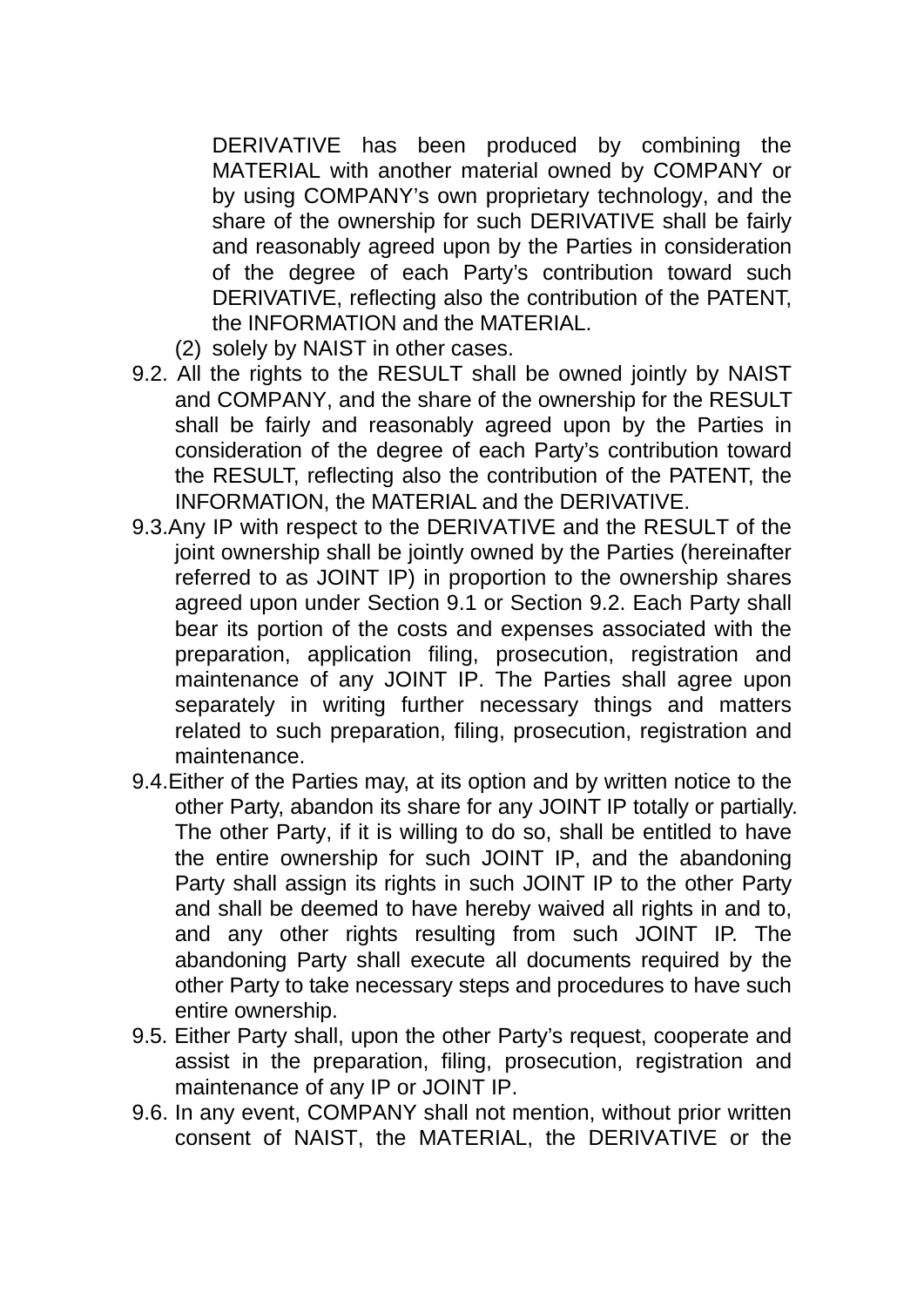INFORMATION in any of its applications for any patent or other intellectual property right filed by COMPANY anywhere in the world.

## Article 10: PRACTICE AND LICENSING OF RESULT AND IP

- 10.1. In the event that either Party desires to practice by itself any of the RESULT of the joint ownership or the JOINT IP, the Parties shall negotiate in good faith in order to enter into a license agreement whereby the other Party will grant a nonexclusive license to the practicing Party to the extent necessary for the practicing Party to practice the RESULT of the joint ownership or the JOINT IP under such terms and conditions including the territories and the royalties as may be mutually agreed by the Parties. If the licensing of the PATENT or the INFORMATION is necessary in connection with the practice of the RESULT of the joint ownership or the JOINT IP, NAIST shall grant such license to COMPANY under terms and conditions to be mutually agreed.
- 10.2. Notwithstanding the preceding Section 10.1, either Party may freely use, without the other Party's consent and without any payment to the other Party, the RESULT of the joint ownership or the JOINT IP for the sole purpose of its own internal research activity.
- 10.3. In the event that either Party desires to license any of the RESULT of the joint ownership or the JOINT IP to any third party, such Party may grant a non-exclusive license to the third party under terms and conditions to be decided by such Party (unless reasonably disagreed by the other Party), provided that the Parties shall agree upon the licensed territories, the distribution of the received license fees and royalties between the Parties and other necessary matters relating to the licensing.
- 10.4. For the avoidance of doubt, nothing contained in this Agreement shall constitute or shall be deemed to constitute any express or implied grant or licensing by NAIST of the PATENT, the INFORMATION or any IP directly or indirectly related to the MATERIAL or the DERIVATIVE except the right to use them for the RESEARCH to be conducted under this Agreement.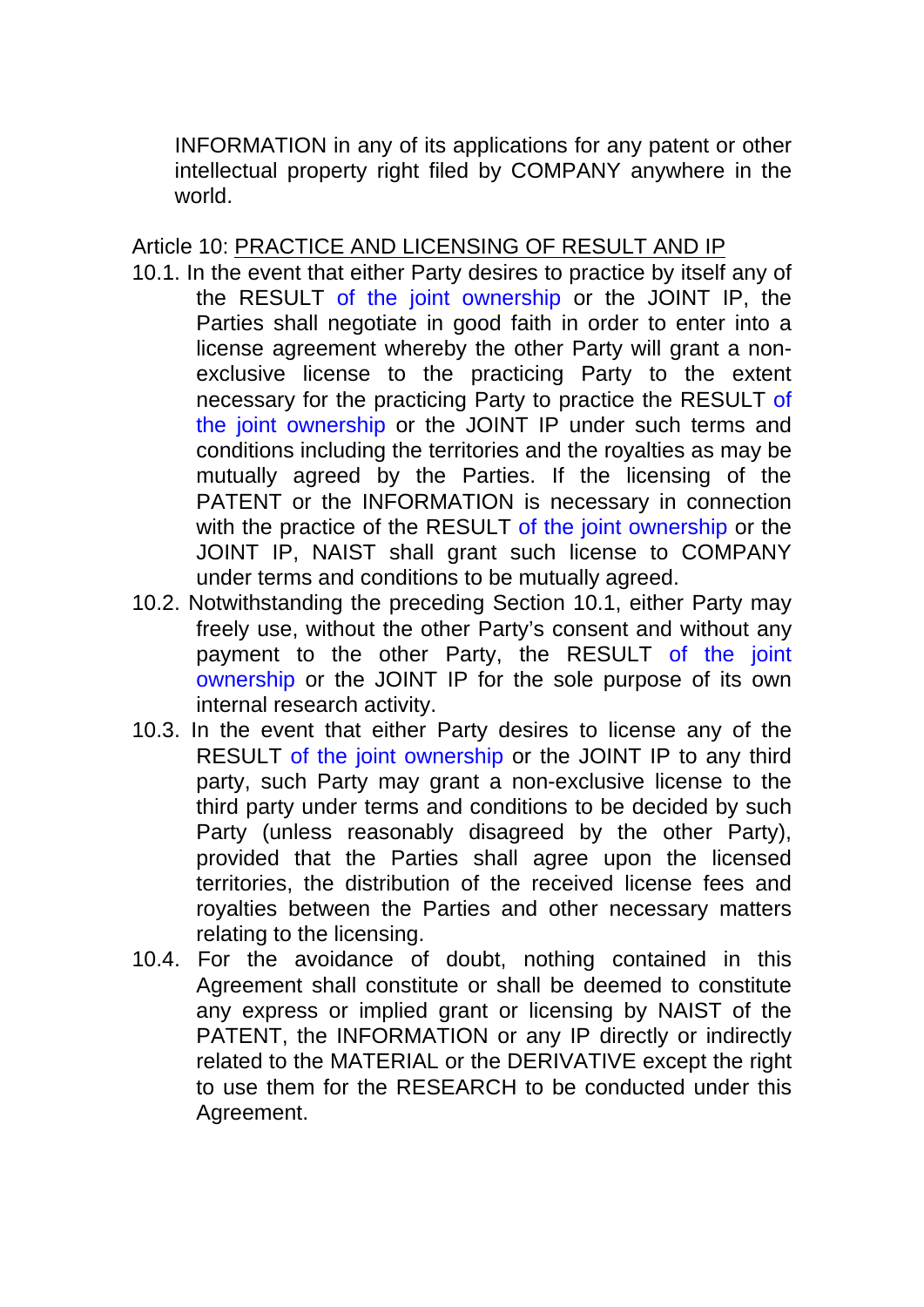# Article 11: DISCLAIMER OF WARRANTY AND INDEMNIFICATION

- 11.1. COMPANY understands and agrees that the MATERIAL and the DERIVATIVE are experimental in nature. NAIST does not make any representation or warranty of efficacy, safety, applicability, merchantability or fitness for any particular purpose and any other warranty, express or implied, with respect to the MATERIAL, the DERIVATIVE and the INFORMATION or any representation or warranty of the validity of the PATENT or non-infringement of any third party's patent or other intellectual property right.
- 11.2. COMPANY shall be responsible for, and shall defend, indemnify and hold NAIST harmless from or against any and all liabilities, damages, losses, claims, costs and expenses (including without limitation those arising or resulting from personal death or injury or property damage, and also including reasonable attorneys' fees and litigation costs and expenses) which may arise or result from or be connected with the RESEARCH or the use of the MATERIAL, the DERIVATIVE or the INFORMATION by COMPANY.

# Article 12: CONFIDENTIALITY

- 12.1. COMPANY shall hold the INFORMATION, the MATERIAL and the DERIVATIVE in strict confidence and shall not provide or disclose the same to any third party without the prior written consent of NAIST.
- 12.2. Each Party shall hold the RESULT and unpublished IP or JOINT IP in strict confidence and shall not publish or disclose the same to any third party without the prior written consent of the other Party, unless or until the RESULT, IP or JOINT IP is or becomes solely owned by such Party.
- 12.3. The obligations under Section 12.1 or Section 12.2 shall not apply to any portion of the INFORMATION, RESULT, IP or JOINT that is:
	- (1) already known to or possessed by the obligated Party at the time of its knowing under this Agreement as shown by its written records; or
	- $(2)$  is already publicly known at the time of the obligated Party's knowing under this Agreement, or thereafter becomes publicly known except due to the obligated Party's breach or fault; or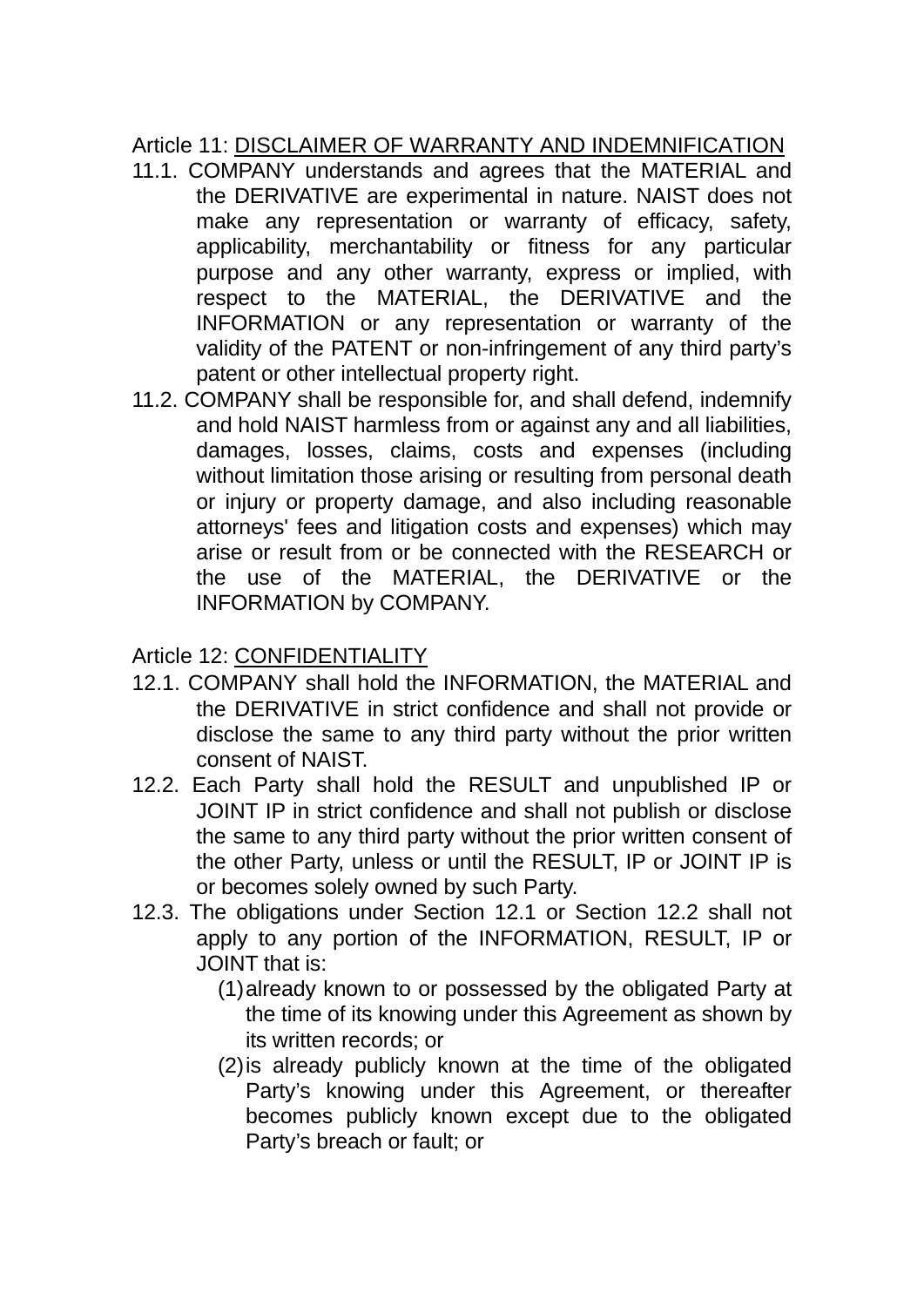- (3) is disclosed to the obligated Party by a third party having no obligation of confidentiality to the other Party as shown by the obligated Party's written records.
- 12.4. Either Party shall not make any press release or other public announcement relating to this Agreement and its contents without obtaining the other Party's prior written consent.

# Article 13: **PUBLICATION OF RESULT**

In the event that COMPANY intends to publish or otherwise disclose to any third party any portion of the RESULT, COMPANY shall submit to NAIST the contents of such intended publication or disclosure in advance and shall obtain NAIST's prior written approval for the contents, timing and method of such publication or disclosure, which approval shall not be unreasonably withheld or delayed by NAIST. If NAIST so requests, COMPANY shall include in such publication or disclosure the fact of the use of the MATERIAL and the name of NAIST as the supplier of the MATERIAL.

## Article 14: DAMAGES

Either Party shall have the right to make a claim for damages and losses suffered from the other Party's breach of any provision of this Agreement, and the other Party shall have the obligation to compensate or indemnify such damages and losses.

## Article 15: TERM OF AGREEMENT

This Agreement shall come into effect as of the Effective Date and shall terminate upon NAIST's receipt of the final report on the outcome of the RESEARCH and a copy of all the RESULT from COMPANY pursuant to Section 8.2.

### Article 16: <u>EARLY TERMINATION</u>

Either Party may terminate this Agreement forthwith by giving the written notice of termination to the other Party in the event that:

- 16.1. The other Party breaches this Agreement and does not cure such breach within twenty (20) days after the notice of such breach has been given by the non-breaching Party.
- 16.2. The other Party becomes unable to perform this Agreement for any reason, including the event of the discontinuation of the RESEARCH.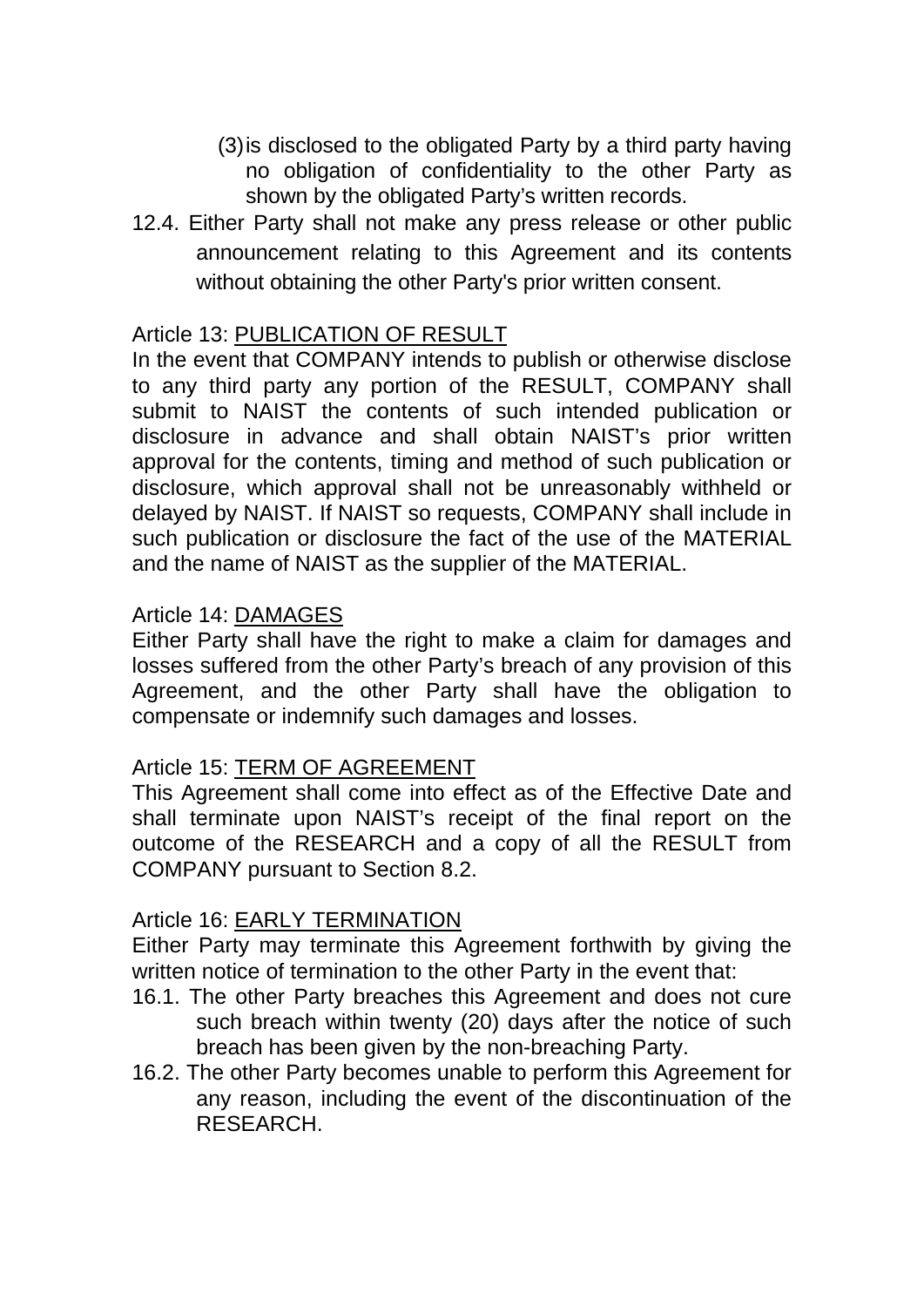# Article 17: EFFECT UPON TERMINATION

Upon expiration or termination of this Agreement, the following shall be applicable and effective:

- 17.1. COMPANY shall deliver to NAIST the INFORMATION and all copies, transcriptions and reproductions thereof, except one copy which COMPANY may retain for the purpose of determining its obligations under this Agreement.
- 17.2. I n the event that COMPANY possesses any quantity of the MATERIAL and the DERIVATIVE upon completion of the RESEARCH or upon termination of this Agreement, COMPANY shall deliver all of such quantity of the MATERIAL and the DERIVATE to NAIST within seven (7) days after such completion or termination. NAIST shall not be obligated to pay any amount to COMPANY for any quantity of the MATERIAL and the DERIVATIVE so delivered to NAIST. However, if there is any remaining quantity of the DERIVATIVE of the Parties' joint ownership, the Parties shall consult with each other and determine the treatment or disposal of such quantity of the DERIVATIVE.

## Article 18: **SURVIVING PROVISIONS**

The provisions of the following Articles shall survive the expiration or termination of this Agreement:

Article 1 (DEFINITIONS); Article 6 (PURPOSE OF USE); Article 9 (OWNERSHIP OF DERIVATIVE, RESULT AND IP); Article 10 (PRACTICE AND LICENSING OF RESULT AND IP); Article 11 (DISCLAIMER OF WARRANTY AND INDEMNIFICATION); Article 12 (CONFIDENTIALITY); Article 13 (PUBLICATION OF RESULT); Article 14 (DAMAGES) and Article 22 (GOVERNING LAW AND JURISDICTION).

## Article 19: ASSIGNMENT OF AGREEMENT

This Agreement, and the rights and obligations hereunder, may not be assigned or transferred by either Party without the prior written consent of the other Party.

### Article 20: NOTICES

Any notice required or permitted to be given under or in connection with this Agreement shall be in writing and in English, and shall be sent by registered airmail, postage prepaid, to the address first above